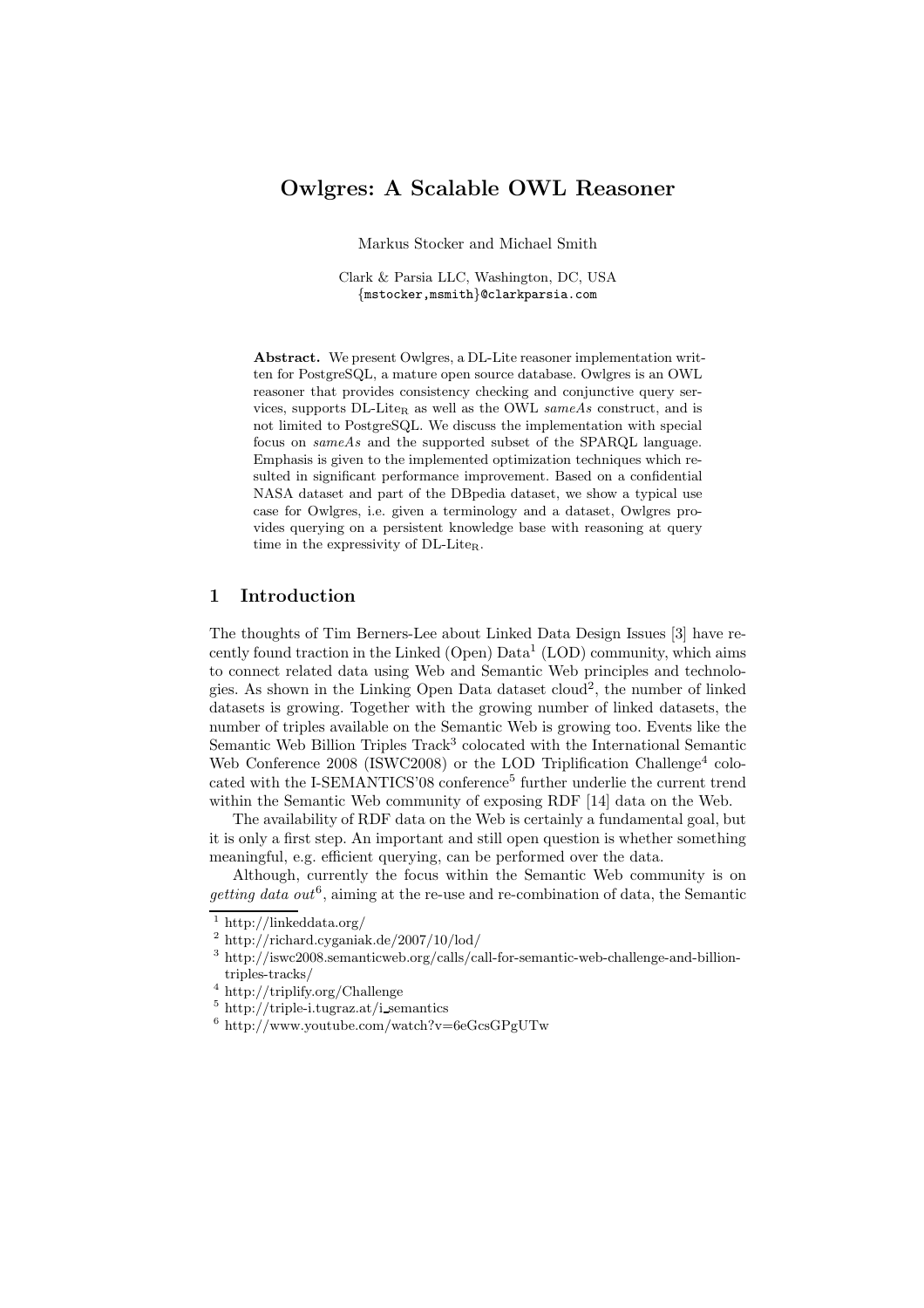Web includes a powerful layer on top of RDF which enables automated reasoning. Hence, in addition to data integration, automatic inference of implicit knowledge may be a useful tool for the Semantic Web.

Owlgres aims at both efficient querying over a scalable persistent store and automatic reasoning for RDF and OWL data.

The paper is organized as follows. In Section 2, we succinctly review the DL-Lite family and discuss some implementation details with special emphasis on optimization techniques. In Section 3, we discuss two use cases for Owlgres which show a typical usage of efficient querying and reasoning over persistent RDF data. In Section 4, we briefly discuss related work. Finally, in Section 5, we draw some conclusions and talk about future directions.

### 2 Implementation: Some Details

In this section, we discuss some details about the Owlgres implementation. Specifically, in Section 2.1, we briefly review DL-Lite and reference to the relevant publications. In Section 2.2, we discuss the optimizations implemented in Owlgres that have proved to be useful in minimizing the number of queries returned by the DL-Lite reformulation. Finally, in Section 2.3, we highlight our implementation for OWL sameAs and annotations [2].

### 2.1 The DL-Lite Family

DL-Lite [6] is a family of description logics (DLs) tailored for tractable reasoning and efficient query answering. The different logics of the family are fragments of expressive DLs and show some interesting properties. First, they are rich enough to capture the expressivity required for a number of specialized ontology languages (e.g. UML). Second, in addition to supporting standard reasoning services (e.g. subsumption), they are designed for conjunctive query answering over an ABox maintained in secondary storage (typically a RDBMS). Third, they show interesting computational properties, i.e. the standard reasoning tasks are polynomial in the size of the  $TBox^{7}$  and query answering is LOGSPACE in data size.

For a discussion on the syntax and semantics of DL-Lite DLs we refer to [6] as a detailed review of the languages is not within the scope of this paper. For the purpose of this paper, however, we briefly highlight the query reformulation process used for DL-Lite<sub>R</sub> query answering.

Query answering in  $DL\text{-}Life<sub>R</sub>$  mainly consists of two steps. In the first step, the conjunctive query provided by the user is reformulated based on the TBox axioms. Hence, the user's conjunctive query is expanded such that it encodes the relevant TBox knowledge. (Note that the query is expanded to a collection of queries and not in the number of query atoms.) For instance, assume a terminology with two concepts  $C$  and  $D$  and an axiom which states that  $C$  is a

<sup>&</sup>lt;sup>7</sup> For comparison, OWL-DL, i.e. the  $\mathcal{SHOLN}$  DL, is NExpTime-complete for concept satisfiability and ABox consistency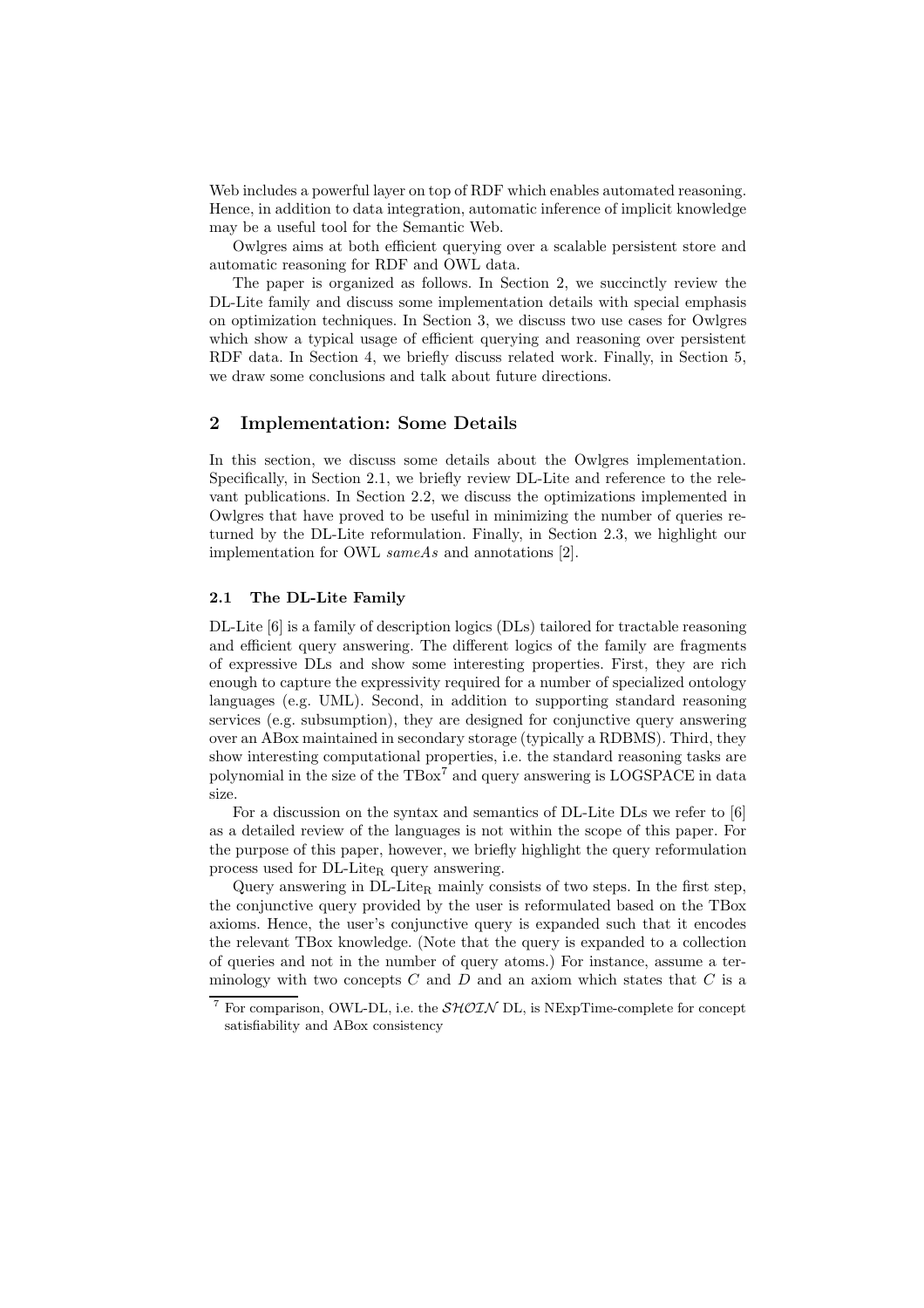subclass of D, i.e.  $C \subseteq D$ . If the user's conjunctive query is  $\{D(?x)\}\)$ , i.e. a set consisting of a query atom that asks for the individuals of the concept  $D$ , the reformulation algorithm encodes the knowledge about  $C$  being a subclass of  $D$ into the query. This is what is meant by reasoning at query time. We know by the terminology that instances of  $C$  are also instances of  $D$ . Hence, we expand the conjunctive user query  $\{D(?x)\}\$  with a conjunctive query consisting of the query atom  $C(?x)$ .

In the second step of  $DL\text{-}Life<sub>R</sub>$  query answering, we discard the TBox and the reformulated conjunctive query is evaluated over the ABox. In our working example, the expanded conjunctive query  $\{D(2x)\}, \{C(2x)\}\}\$ explicitly queries for all the individuals of  $C$  or  $D$ . Hence, the overall result of the user query is the union query of the reformulated sets of query atoms.

In Owlgres, the second step consists of three additional steps. First, the reformulated conjunctive query is optimized (see Section 2.2) with the goal of minimizing the set of queries that eventually hit the database. Second, the optimized reformulated conjunctive query is translated into SQL such that the request can be evaluated by PostgreSQL. Finally, in the third step, we process the result set returned by PostgreSQL and possibly apply further query constraints that have not been written into the SQL query.

#### 2.2 Optimizations

Owlgres currently implements three types of optimizations: query simplification, selectivity optimization, and the formulation of a set of conjunctive queries as a single SQL UNION query.

Query simplification is performed during the reformulation process and is applied to the initial conjunctive query, as well as every expanded conjunctive query returned during the reformulation process. The goal of query simplification is to simplify a conjunctive query by removing atomic query atoms, e.g.  $C(?x)$ , that are redundant because of either role domains or role ranges. More precisely, given a conjunctive query  $q$  the domain simplifier removes all atomic query atoms from  $q$  that are redundant in  $q$  because they define a constraint which is implicitly defined by the domain of a query role atom. For instance, if the conjunctive query q is  $\{C(?x)\}, \{R(?x, ?y)\}\}\$ and the domain of the role R is known to be of type  $C$ , then the domain simplifier drops the atomic query atom  $C(?x)$  from q as the information that the individuals bound to the variable ?x are instances of  $C$  is redundant. By removing such atomic query atoms, we reduce the number of atoms in some queries, which may significantly affect the number of reformulated conjunctive queries.

The second optimization is based on the concept of selectivity. Selectivity of a condition is defined by Piatetsky-Shapiro and Connell in [15] as the "fraction of tuples that satisfy the condition". In Owlgres, we are particularly interested in knowing which query atoms or conjunctive queries have zero selectivity. If a query atom in a conjunctive query has zero selectivity, then the entire conjunctive query has zero selectivity, i.e. no tuple in the database will match the conjunctive query. Hence, conjunctive queries with zero selectivity can be safely removed from the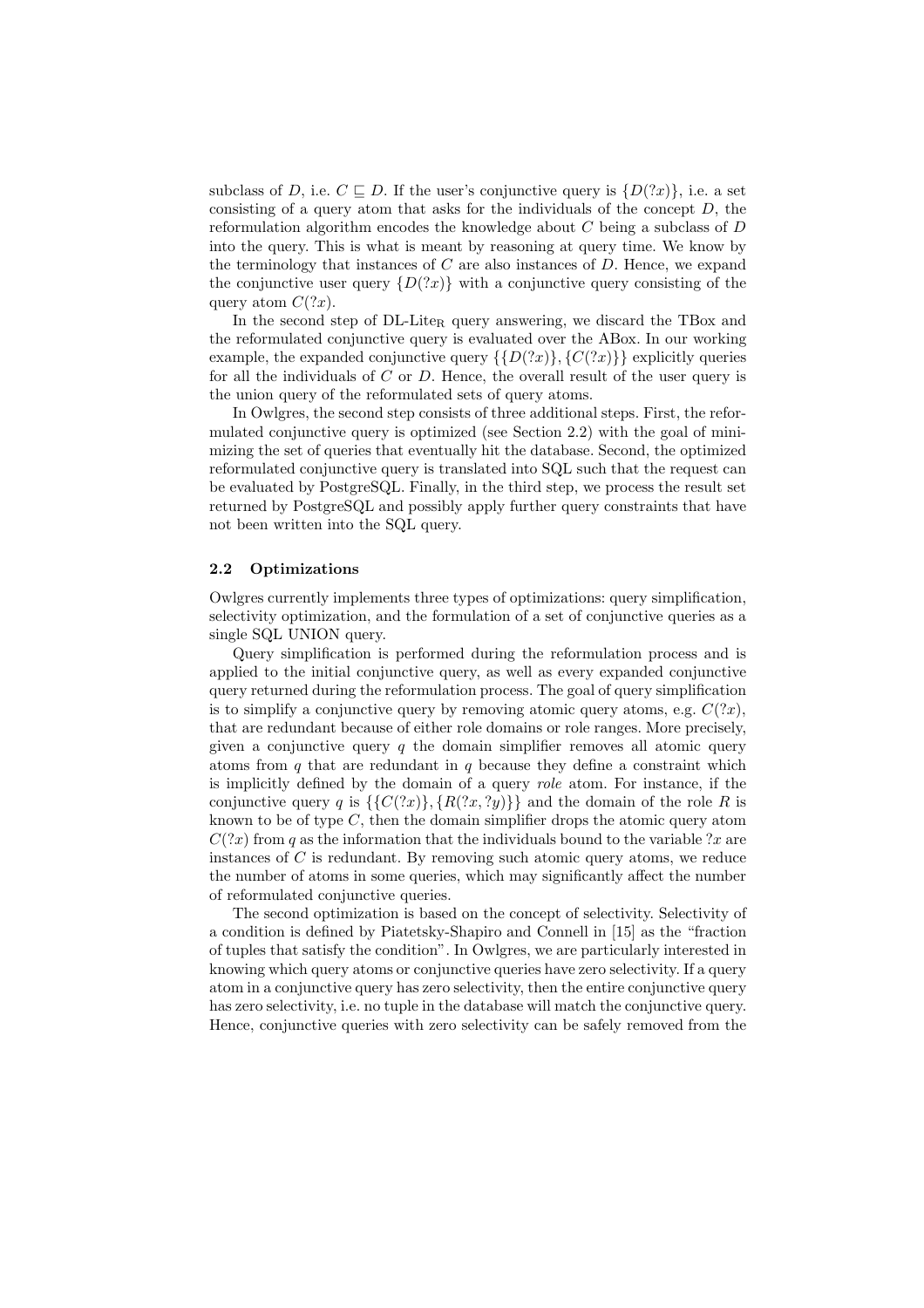reformulated conjunctive user query. This requires knowing which concepts and which roles in the terminology have zero selectivity.

There are two cases where selectivity optimization is applied in Owlgres. [7] mentions a rewriting technique for qualified existential quantifications (i.e.  $\exists R.C$ ) where auxiliary roles are introduced. In Owlgres, we use this rewriting technique to deal with qualified existential quantifications. Auxiliary roles are generated by Owlgres internally during TBox loading for each encountered qualified existential quantification. Naturally, auxiliary roles will not be involved in any ABox assertion and, hence, have zero selectivity. This is important as the reformulation may introduce auxiliary roles in the expansion of a conjunctive query, but conjunctive queries with at least one auxiliary role have zero selectivity and, hence, can be discarded.

This first case of selectivity optimization can be generalized to any concept or role name defined in the terminology. While in the first case of auxiliary roles the zero selectivity is known without any computation, in the second case we need to mantain counters for the frequency of TBox terms used in the ABox. This is done during ABox loading which, in Owlgres, is a separate process from (and performed after) TBox loading. Practically speaking, only terms that are known to have zero selectivity are relevant for the optimization. As for auxiliary roles, we perform this selectivity-based optimization after the reformulation process to minimize the set of reformulated queries. The goal is to identify conjunctive queries with at least one term (concept or role) that has a known zero selectivity, in which case we can safely drop the corresponding conjunctive query from the reformulated set of conjunctive queries.

Finally, the optimized reformulated query is translated into a single SQL UNION query. This has at least two advantages. First, a single SQL query avoids multiple connections to the database, i.e. JDBC overhead. Second, we exploit the native optimizer by providing a complex query that may be optimized by the RDBMS.

Statistics about the frequency of terms do not come for free. We need to maintain them during updates and deletes. Unfortunately, the native PostgreSQL optimizer seems to be unable to identify zero selectivity conjunctive queries, which is probably caused by the fact that RDBMS typically use probabilities for selectivity estimation and, hence, lack exact information. We speculated about extending the native PostgreSQL optimizer such that it would have access to exact figures. However, it was hard to estimate the cost of this effort and the extension would tie Owlgres to PostgreSQL, at least with respect to selectivity optimization.

To give an idea about the effect of the implemented optimizations described above, we evaluated the techniques on a concrete dataset and a set of queries. We use the Lehigh University Benchmark [10] (LUBM) and its associated SPARQL [16] queries. (Note that LUBM, as generally used, is not expressible in DL-Lite because it uses transitive properties and because qualified existentials are used in the left side of subsumption relations. The results presented here are with a modified version that reduces the expressivity.) Figure 1 shows the performance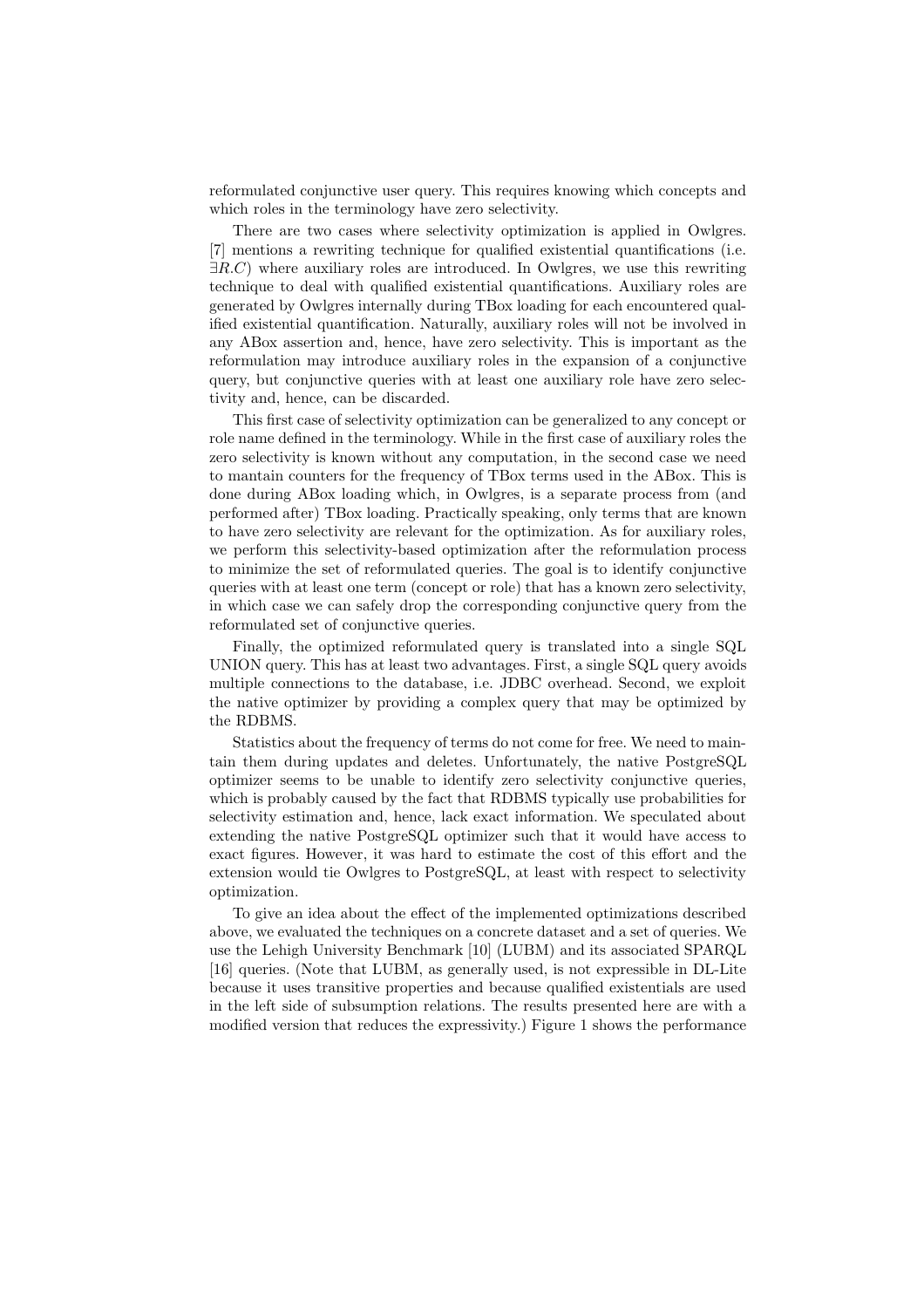of the 14 LUBM queries on the *University* dataset (i.e. roughly 100k triples). The timings are in milliseconds on a logarithmic scale. We first show the timing for the non-optimized reformulated set and then the timing for the optimized set.



Fig. 1. Effect of the optimizations on LUBM

For instance, if we apply the optimizations described above to the LUBM query 9 we reduce the initial reformulated set of 726 queries to just two queries. These two queries are responsible for the final result set. By creating an SQL UNION of the two queries we eventually execute a single SQL query. The LUBM query 9 takes 18 seconds to be executed *without* the optimizations and  $0.1$  seconds with the optimizations. Identifying auxiliary roles is the main source of optimization in this case.

The following short example highlights a case where selectivity optimization does an important job. The case is based on the DBpedia<sup>8</sup> Infobox data and a query for book titles. The DBpedia TBox is based on the YAGO [17] terminology which is, in turn, based on WordNet [9]. Like WordNet, YAGO is deeply ramified. Because the individuals defined by DBpedia are for the vast majority instances of leaf concepts of the YAGO taxonomy, there are many YAGO terms that have zero selectivity, even on a large dataset like the DBpedia Infobox data. To make the point more clear, we provide some figures based on the query (here abbreviated for the sake of readability)  $\{\{Book(?s)\}, \{name(?s, ?n)\}\}\$  which asks for the titles of books. We query over the DBpedia Infobox dataset, i.e. roughly 24 million triples (2,198,649 concept assertions and 21,503,343 data role assertions). The TBox contains totally 58,108 concepts and 53,898 (i.e. around 93%) of them have no asserted instances, i.e. zero selectivity. Without the selectivity optimization, the reformulated set size for the query above is 83, i.e. the overall result set is computed as a UNION query of 83 conjunctive queries. With the selectivity optimization, the reformulated set size for the query is 16, i.e. only 16 queries out of 83 are responsible for the final result set. There is, hence, no need to stress the database with 67 superflous queries. Without the optimizer, the query runs in 61,743 ms and with the optimizer in 14,336 ms.

<sup>8</sup> http://dbpedia.org/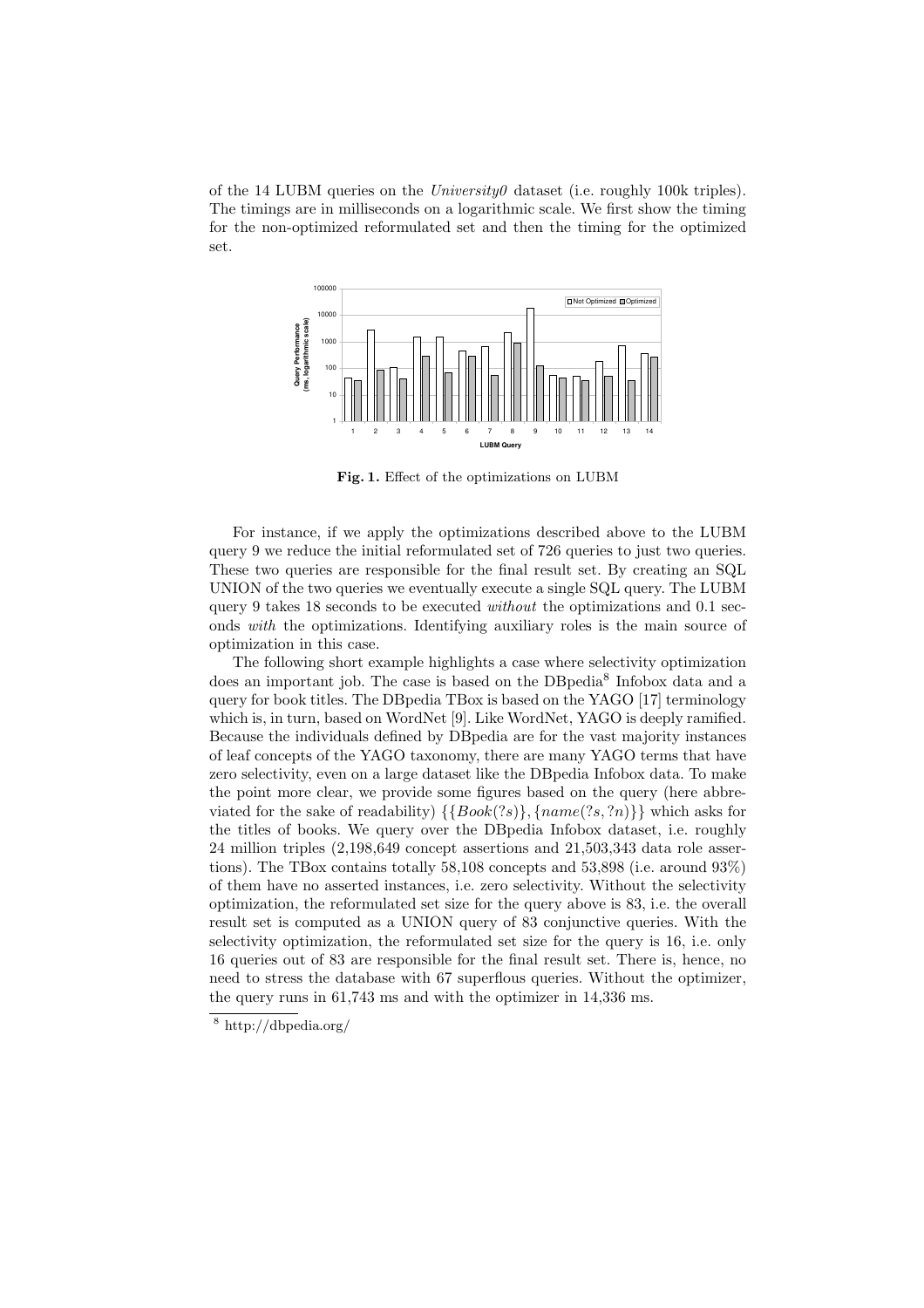#### 2.3 Support for OWL sameAs and Annotations

Owlgres supports the OWL  $sameAs$  construct by preprocessing. In a nutshell, OWL sameAs assertions are processed during ABox loading such that Owlgres has correct information to handle the queries without doing any OWL sameAs reasoning at query time. OWL sameAs support requires an extension to the basic relational schemas since we need to store more information. In particular, for ABox assertions we store both the asserted individual as well as the canonical individual, where the canonical individual corresponds to the individual returned by the computation of the OWL same As (transitive) closure for the asserted individual after normalizing  $sameAs$ , i.e. after enforcing an ordering on the individuals involved in the closure. For instance, assume an ABox with the assertions  $C(a)$ ,  $C(b)$ ,  $C(c)$ ,  $R(a, r)$  and  $R(c, s)$ . Moreover, it is asserted that the individual a is same As b and the individual b is same As c. Depending on the order in which the ABox assertions are processed, a final state for the three concept assertions could be the one listed in Table 1.

|      | Asserted Canonical |  |
|------|--------------------|--|
| C(a) | C(a)               |  |
| C(b) | C(a)               |  |
| C(c) | C(a)               |  |
|      | . .                |  |

Table 1. Canonical representation of OWL sameAs

Because of the transitive OWL  $sameAs$  relation between the individuals  $a, b$ and c, the canonical individual for each of them is, in our example, the individual a.

Naturally, we have to consider the extended schema for OWL sameAs in query translation to SQL. In particular, relational joins that are required for conjunctive queries are performed over the canonical rather than the asserted individual. For instance, for the conjunctive query  $\{\{C(c)\}, \{R(c, 2x)\}\}\$ ue have to join over the canonical individual for c such that the result set contains both  $?x = r$  and  $?x = s$ .

Note that support for OWL sameAs does not come for free. We have to maintain the closure during updates and deletes which is one reason why we store both the asserted and canonical individual. Moreover, with OWL sameAs, reasoning is performed in two modes: at load time for the OWL sameAs closure and at query time for the DL-Lite query reformulation.

Owlgres also supports OWL annotation properties. Although annotation properties have no real semantics in OWL DL, they are important and often used in queries. A simple example is *rdfs:label* and a query that asks for the resource with a given label. In order to meet this important requirement, we decided to support OWL annotations in Owlgres from the beginning. As required by the specification [2], we handle OWL annotation properties strictly separated from OWL object and datatype properties. Furthermore, because of the differ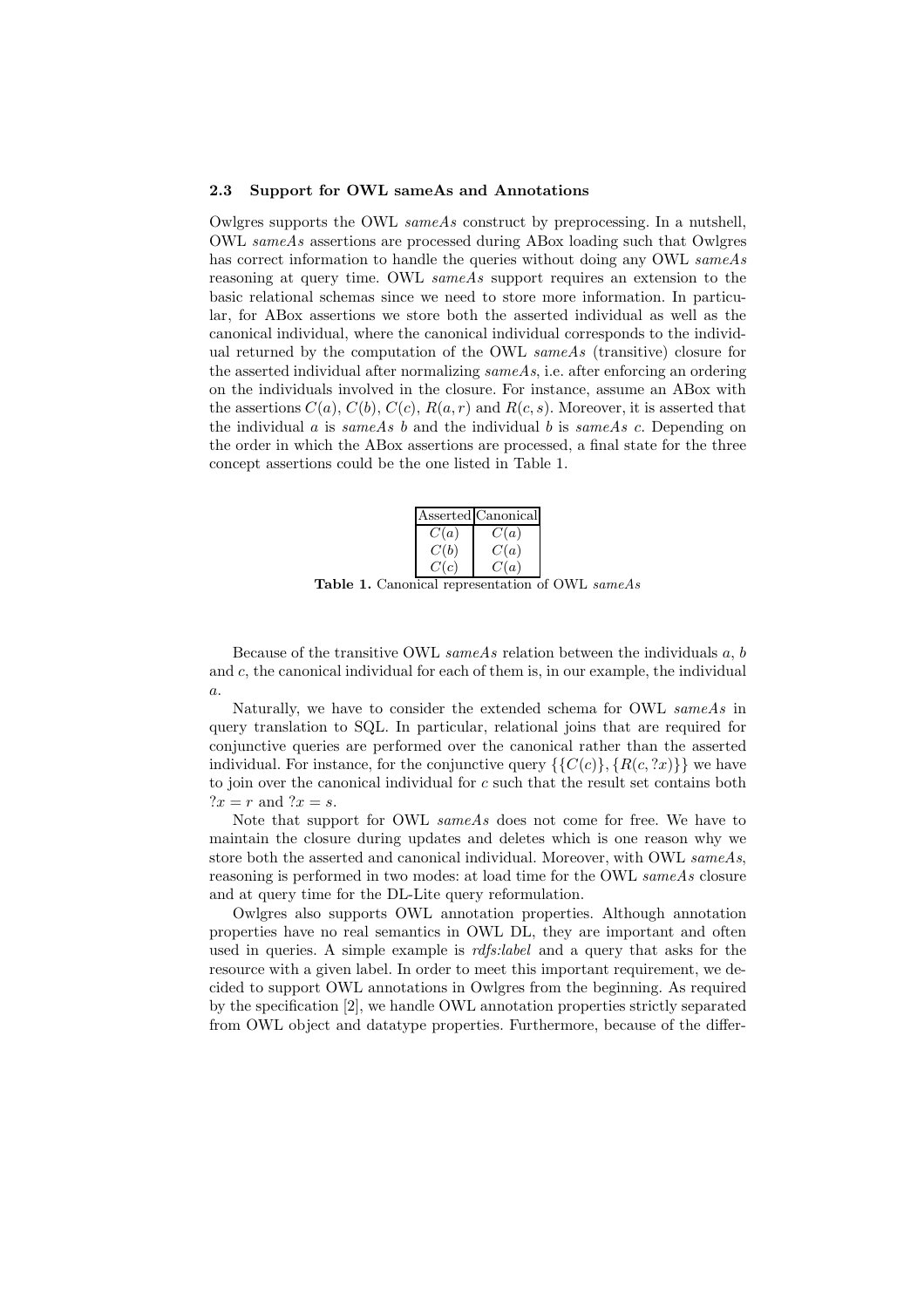ent nature of OWL annotation properties with a data literal and URI reference object, Owlgres manages them in separate relations.

# 2.4 SPARQL Support

Owlgres supports SPARQL [16] as a language to formulate queries over knowledge bases. In Owlgres, the fundamental part of SPARQL are Basic Graph Patterns (BGP). A BGP is translated into a conjunction of query atoms. For instance, the (abbreviated) BGP  $\{$  ?x rdf:type ub:Student . ?x ub:name ?n } is translated into the conjunctive user query with two query atoms, i.e. {{ Student(?x) }, { ub:name(?x,?n) } }.

As described in Section 2.1, the conjunctive user query is then reformulated, optimized, translated into a single UNION SQL query and executed by PostgreSQL. Currently, Owlgres supports result set modifier operations (e.g. FILTER), although such operations are not pushed to the database but performed in memory as an operation on the result set. Some SPARQL constructs are currently not supported in Owlgres (e.g. OPTIONAL).

# 3 Owlgres in Action: Use Cases

In this section, we describe two use cases for Owlgres. As we argued in Section 1, the goal of Owlgres is to satisfy two needs. First, the need for a scalable and flexible persistent store for RDF and OWL data. Second, the need for standard reasoning services and efficient query answering over large knowledge bases.

#### 3.1 DBpedia Infobox Data

The first use case is based on DBpedia, in particular the Infobox data, which includes the content of Wikipedia infoboxes (e.g. the content in the box on the right on the page for Albert Einstein<sup>9</sup>).

The DBpedia Infobox data contains roughly 24 million triples. The main problem with the DBpedia dataset is the unavailability of a proper TBox. The terminology is defined in multiple files which, for Owlgres, means some initial preprocessing. The ABox data has to be preprocessed too, especially because it is provided in N-TRIPLES format and the OWL API<sup>10</sup> used for the loader in Owlgres does not support N-TRIPLES. We used Sesame [4] to stream the N-TRIPLES into Owlgres and discovered a number of issues in the original dataset, in particular wrong datatype assertions.

We successfully loaded the DBpedia Infobox dataset with 2,198,649 concept assertions and 21,503,343 data role assertions on a Linux workstation with an Intel dual core 2 GHz and 2 GB of memory. Loading performance in Owlgres is roughly 2,000 statements per second. This is relatively slow. However, our focus

<sup>9</sup> http://en.wikipedia.org/wiki/Albert Einstein

<sup>10</sup> http://owlapi.sourceforge.net/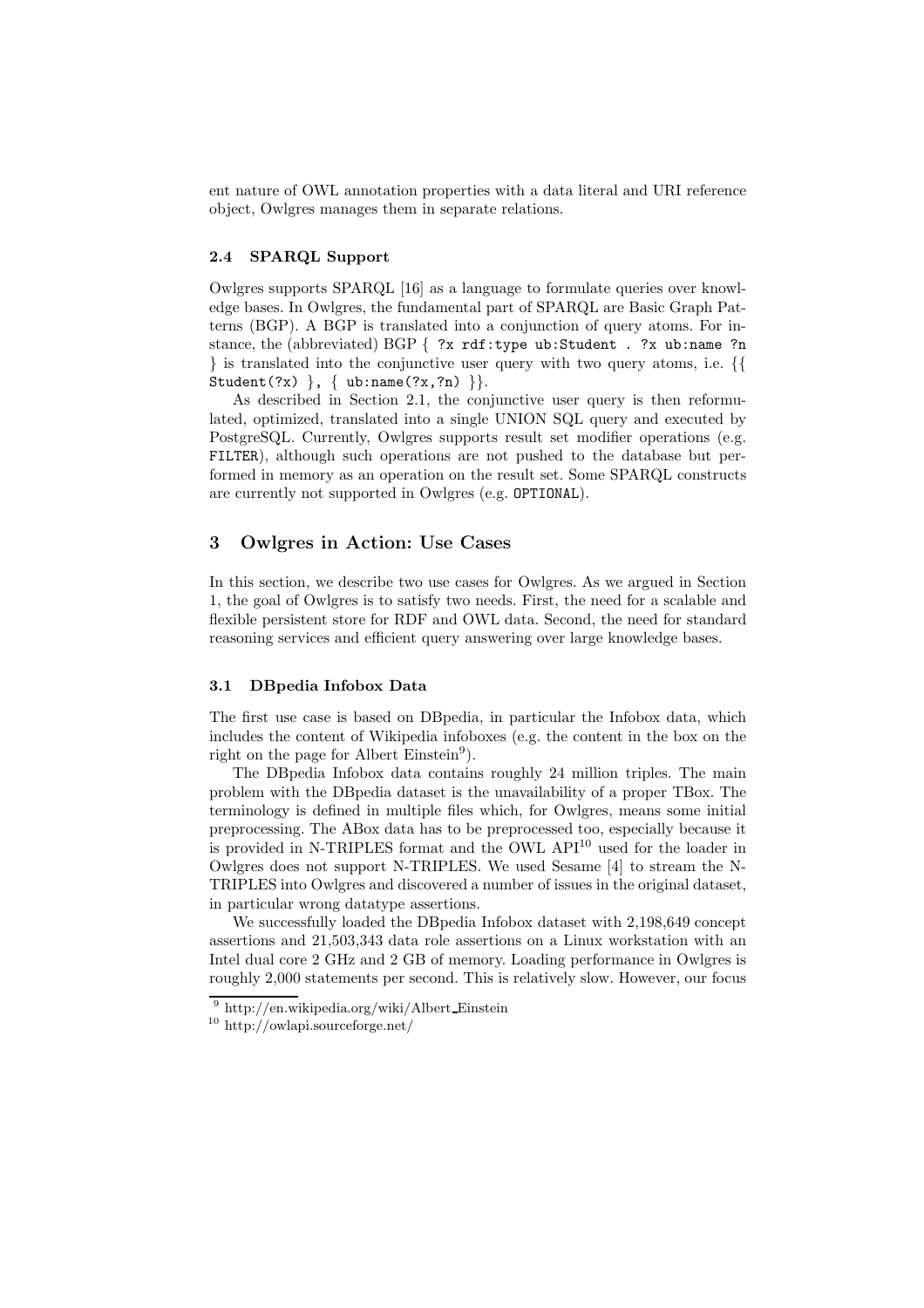for Owlgres v.0.1 was not on optimizing loading performance but on optimizing query performance. Little care has been given on analyzing loading performance. However, as Owlgres is a backward chaining reasoner, i.e. reasoning is performed at query time, we have great potential in getting good load performance (at least for the non-OWL sameAs schema).

The query we perform over DBpedia is for the book<sup>11</sup> The Lord of the Rings. As expected, both the DB pedia SPARQL endpoint<sup>12</sup> and Owlgres return the corresponding individual in the result set. In contrast, only Owlgres will return the individual on a query for the publication<sup>13</sup> The Lord of the Rings. The DBpedia SPARQL endpoint does not perform the inference required for this query.

# 3.2 POPS

POPS is an expertise location service that has been developed by Clark & Parsia for NASA with, as described by M. Grove in the W3C public use case,  $^{14}$ the aim of "integrating NASA's information about its nearly 70,000 combined civil service and contractor workforce in one place, linking the relevant, related information to form a comprehensive data service for staffers, workforce planners, analysts, and related personnel". Currently, it is backed by Sesame and the data is managed in main memory. The dataset contains 10,494,493 assertions (621,546 concept assertions, 2,350,327 object role assertions and 7,522,620 data role assertions).

jSpace,<sup>15</sup> a visual query builder and generic RDF browser developed by Clark & Parsia, is used as the user front-end for the POPS data and we tested with Owlgres the initial query that is executed when jSpace is loaded on POPS. The reformulated set for the query without any optimizations resulted to be of size 3,276. It is obvious, that such a large number of SQL queries would make Owlgres practically useless.

The optimization that significantly minimizes the number of queries that have to be executed for this query is role simplification. By initially simplifying the conjunctive user query and subsequently each generated expansion, we reduce the reformulated set of queries to 9. By adding an inclusion axiom to the TBox, specifically an axiom that specifies the range for a POPS property, the reformulated set of queries can be optimized to one single query. This last query perfoms in 5,384 milliseconds.

# 4 Related Work

A number of implementation efforts in the Semantic Web community focus on efficient querying over RDF data. Triple stores like Sesame [4], Jena (SDB) [8]

<sup>11</sup> http://dbpedia.org/class/yago/Book106410904

<sup>12</sup> http://dbpedia.org/sparql

<sup>13</sup> http://dbpedia.org/class/yago/Publication106589574

 $^{14}$ http://www.w3.org/2001/sw/sweo/public/UseCases/Nasa/

<sup>15</sup> http://www.clarkparsia.com/jspace/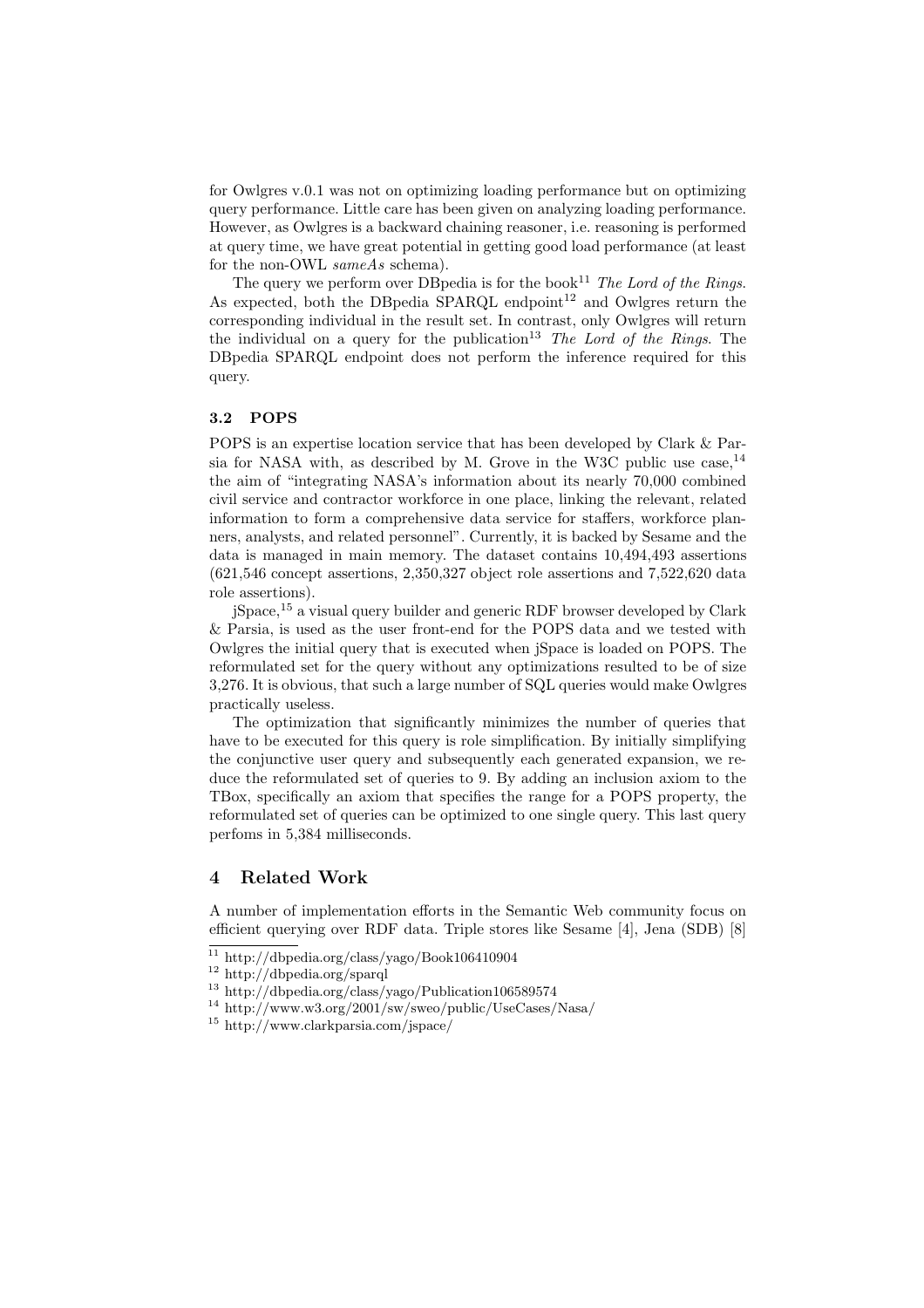and OpenLink Virtuoso [12] aim at efficient querying by translating SPARQL queries into SQL queries which are subsequently optimized and executed by the underlying RDBMS. Other projects focus on optimized native index structures [11, 18] or native persistent stores for RDF graphs.<sup>16</sup>

BigOWLIM [13] is a proprietary implementation that supports RDFS, OWL DLP and OWL Horst reasoning using a forward-chaining rule engine. In contrast, Owlgres supports DL-Lite<sub>R</sub>reasoning performed at query time.

Similar to Owlgres, QuOnto [1] is a querying system based on DL-Lite and has been used in particular for the integration of relational data [5]. Compared to Owlgres, QuOnto's focus is on integrating data from multiple relational database management systems while Owlgres manages RDF and OWL data as a knowledge base and provides querying as an inference service.

# 5 Conclusions and Future Work

We presented Owlgres, a scalable DL-Lite reasoner written for PostgreSQL and discussed the main features of DL-Lite in general. We described in details the query optimization techniques that have been implemented in Owlgres, optimizations which focus on minimizing the reformulated set of conjunctive queries and, therefore, the number of queries that are executed by PostgreSQL. We discussed the main aim of Owlgres with two use cases that show both goals of handling millions of assertions and reasoning over RDF and OWL data in the expressivity of DL-Lite<sub>R</sub>.

Owlgres v.0.1 is a proof of concept. There are a number of directions on which we can focus in the future to improve Owlgres. First, tuning of PostgreSQL may help improving query performance even more and parallelisation may be useful to process more data. Second, a more optimized loading procedure may help to improve loading performance. Third, as Owlgres is not limited to PostgreSQL, supporting other RDBMS most likely would improve user acceptance of Owlgres in heterogeneous IT environments. Last but not least, improving the coverage of the SPARQL language is another important goal which most likely improves user acceptance.

<sup>16</sup> http://jena.hpl.hp.com/wiki/TDB